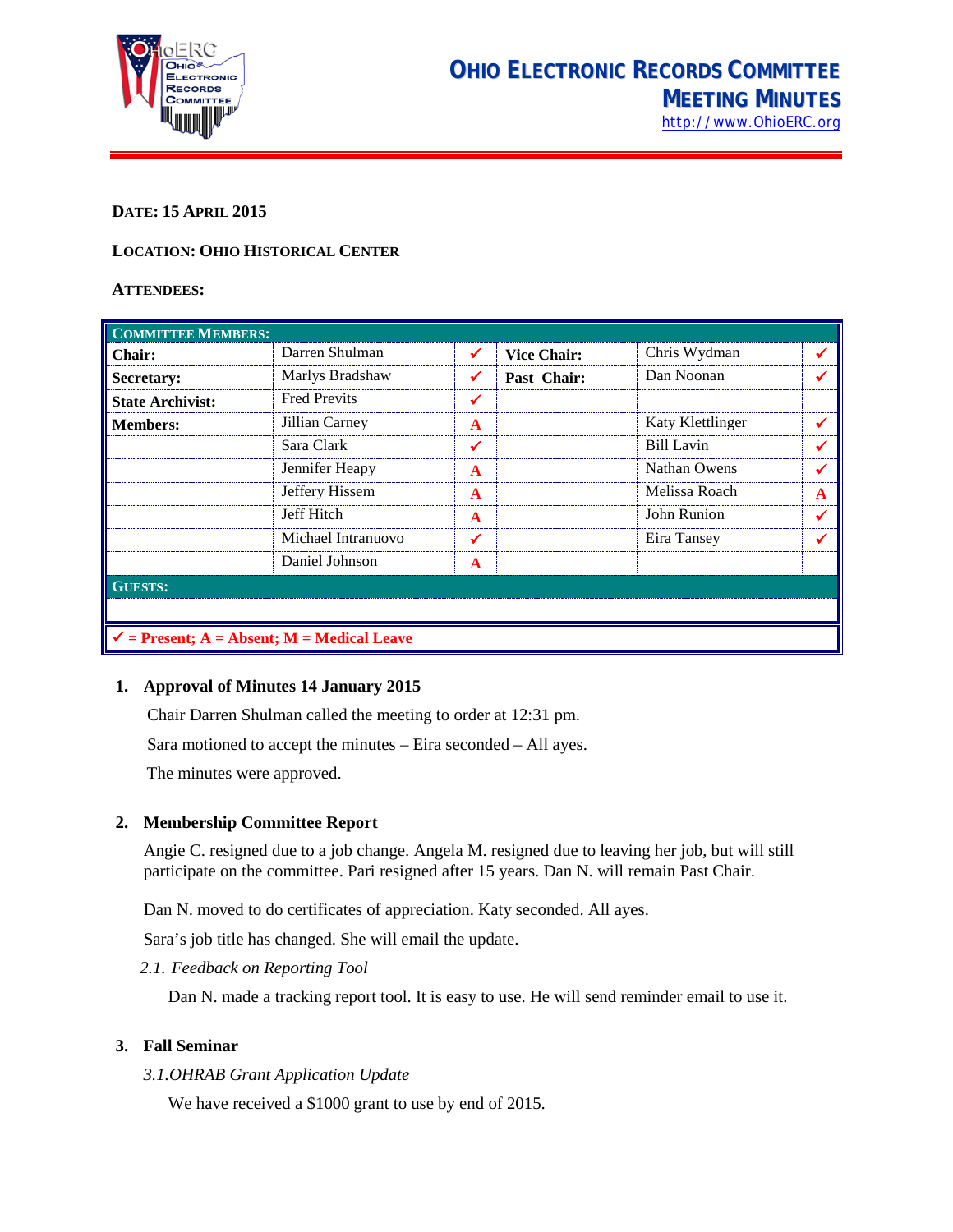

## *3.2. Programming Committee*

#### 3.2.1. Dates/Location

Katy checked that the State Library of Ohio can accommodate 75-120 people. It has free parking and free videoconferencing. She will talk to IT about webinar options.

Possible dates are October 14<sup>th</sup>, 20<sup>th</sup>, 21<sup>st</sup>, 22<sup>nd</sup>, or 27<sup>th</sup>.

Sara can make flyers.

#### 3.2.2. Speakers/Program

Records Keeping Tech Procurement RFP – Nate is working on a case study – 1-1.5 hours.

30 minutes on procurement in general.

Two sessions – same in morning and afternoon.

Dan N. mentioned tip sheet and checklist.

Prioritize requirements - Eira can talk to contacts about requirements and response documents.

Two 15 minute activities for attendees for prioritizing requirements. Can we use clicker technology for this?

Nate, Dan N., Darren, and Eira will do some research.

Dan N. will still check with Toledo Public Access.

Darren asked about how to use the grant money. John suggested travel scholarships. Sara said they have not been well used in the past. We may be able to get ARMA to provide refreshments and/or lunch for workers. We did USB drives with materials before. Dan N. suggested adding conversion factor and additional information. Fred will check flash drive prices and how we did it before. Dan N. will ask ARMA for refreshments.

Sara asked what we are calling the seminar – Sara will work on a title.

#### **4. Subcommittee Reports and Action Items**

#### *4.1.Total Cost of Ownership*

Nate completed a handout of 5 questions with choices and explanations. Tally up scores to make full decision.

Dan N. suggested a spreadsheet to make it interactive. Chris suggested a survey tool. Eira suggested a choose your own adventure generator. Nate will look into it. The intention is to be able to print report and take to your director when done.

Dan N. mentioned the complexity of costs involved. Nate – available resources, staff on hand, outsource/in house.

Dan N. questioned if the order matches scoring – Nate will rearrange some. Nate will clean up and send out for comment.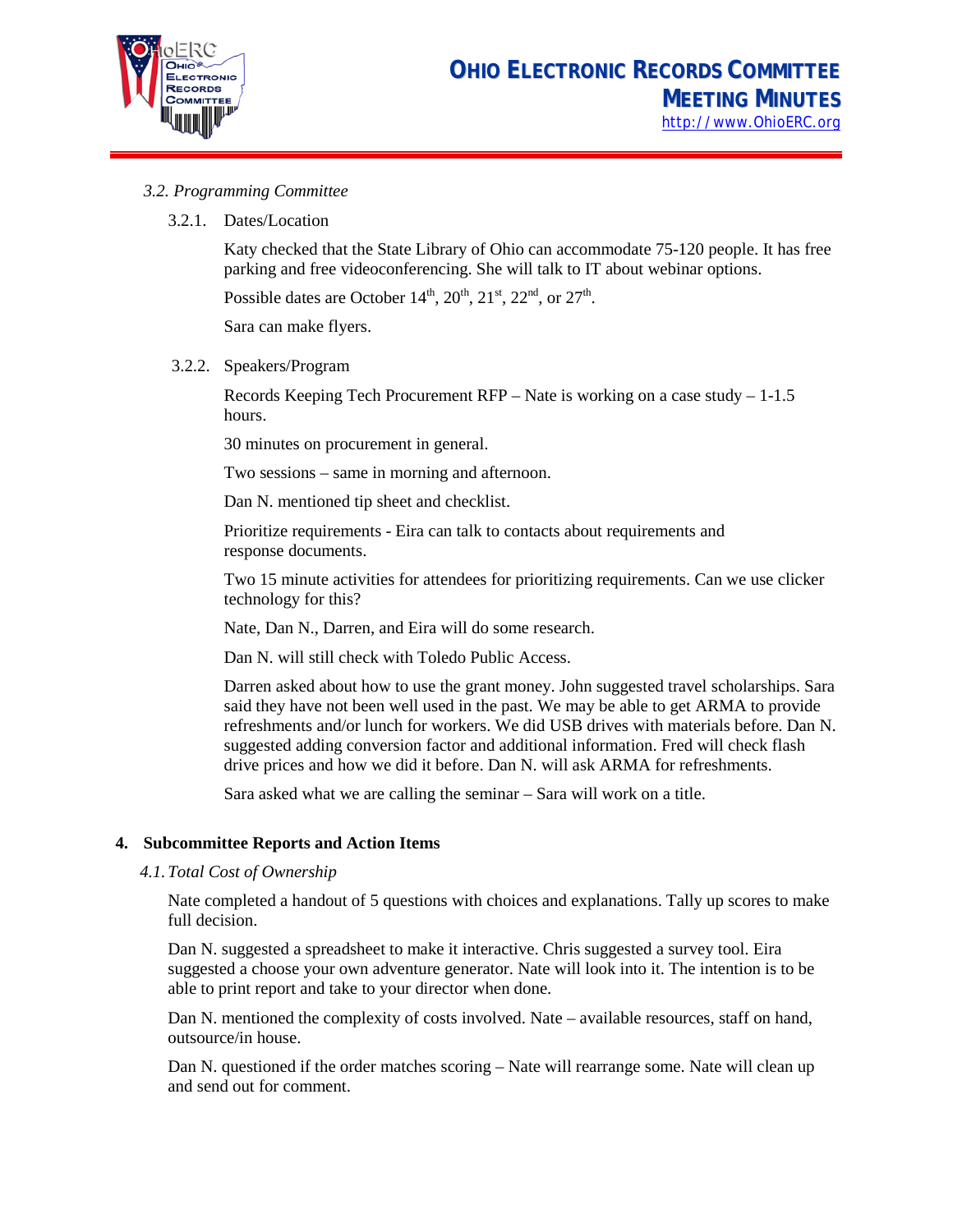

## *4.2.Electronic Records Management*

Not sure if Angela is still on this. Chris is happy to help with moving framework.

## **5. State Archives Update**

SAA workshop in Lexington Kentucky. OHS will attend.

CoSA partnered with SAA to give access to webinars. – show part at July meeting.

OHRAB 2015 grant recipients have been selected. There were 20 applicants. 11 received grants. The list is available a[t http://www.ohrab.org/2015-ohrab-regrant-awardees/](http://www.ohrab.org/2015-ohrab-regrant-awardees/) .

#### **6. Google Analytics Update**

GA was down for a while. Dan N. set it up this week to view from dashboard. 79 page views, 31 users, 36 sessions. Eira will still summarize stats.

#### **7. Legislation Update**

John mentioned<https://opendata.utah.gov/> has 700,000 hits already – can scan article and send it to us.

Sara said H.B. 130 was re-introduced in Ohio. We may want to do a tip sheet if law passes.

<http://ohiotreasurer.gov/transparency/Ohios-Online-Checkbook> allows you to follow state spending in Ohio. Stark County is launching something similar in May.

Chris will add these to the Resources page.

#### **8. Other New Business from the Floor**

Daniel J. put together Miami presentation for OHECC Conference – panel/Q&A: How OhioERC has Helped with their Jobs. Dan N., Darren, Michael, and Nate participated.

SAA will be holding a pop-up sessions as part of its conference in Cleveland. [http://www2.archivists.org/am2015/program/call-for-session-proposals#.VZ05WGjD9iw](http://www2.archivists.org/am2015/program/call-for-session-proposals%23.VZ05WGjD9iw)

Trouble in Oregon - Eira reported that 2 people from The University of Oregon Archives were let go for not screening records before releasing a 30,000 records request to a professor that included confidential information. A student had sought counseling for rape and the U. of Oregon used those records against her to defend itself. The governor of Oregon tried to have emails destroyed and has been replaced as governor.

Darren motioned to adjourn, Chris. seconded. All ayes. The meeting was adjourned at 2:50 p.m.